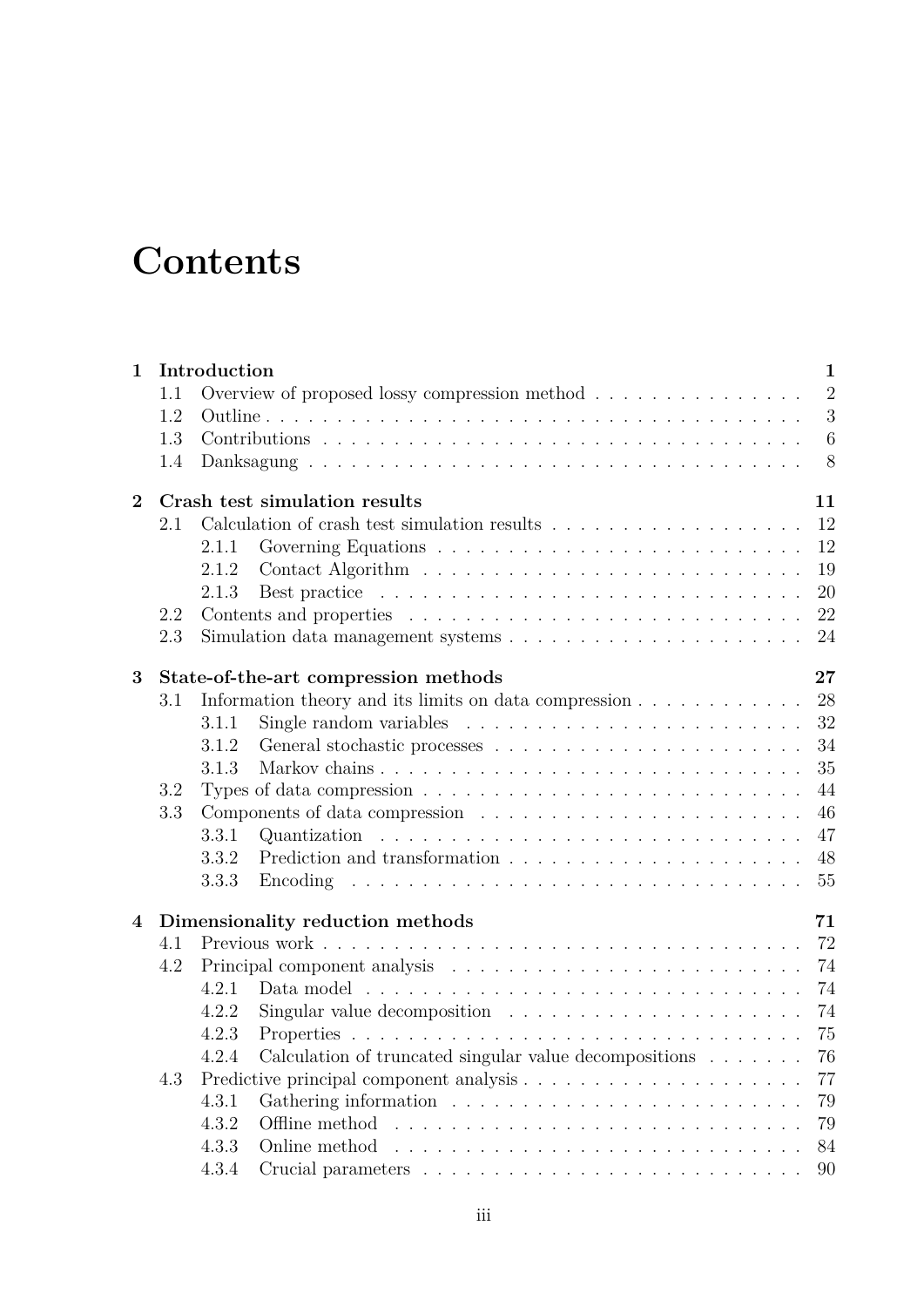|                 |                                       | Segmentation into parts $\dots \dots \dots \dots \dots \dots \dots \dots \dots \dots \dots$ 99<br>4.3.5       |              |  |  |  |  |  |
|-----------------|---------------------------------------|---------------------------------------------------------------------------------------------------------------|--------------|--|--|--|--|--|
| $5\overline{)}$ |                                       | Induced Markov chains for data compression                                                                    | 103          |  |  |  |  |  |
|                 | 5.1                                   |                                                                                                               |              |  |  |  |  |  |
|                 | 5.2                                   |                                                                                                               |              |  |  |  |  |  |
|                 | 5.3                                   |                                                                                                               |              |  |  |  |  |  |
|                 | 5.4                                   | Theory of induced Markov chains $\ldots \ldots \ldots \ldots \ldots \ldots \ldots \ldots \ldots 119$          |              |  |  |  |  |  |
|                 | 5.5                                   | Divergence of empirical and stationary distribution $\ldots \ldots \ldots \ldots 126$                         |              |  |  |  |  |  |
|                 | 5.6                                   | Choice of a spanning tree $\ldots \ldots \ldots \ldots \ldots \ldots \ldots \ldots \ldots \ldots 136$         |              |  |  |  |  |  |
|                 | 5.7                                   |                                                                                                               |              |  |  |  |  |  |
|                 |                                       | 5.7.1                                                                                                         |              |  |  |  |  |  |
|                 |                                       | Lorenzo predictor $\ldots \ldots \ldots \ldots \ldots \ldots \ldots \ldots \ldots \ldots 140$<br>5.7.2        |              |  |  |  |  |  |
|                 |                                       | 5.7.3                                                                                                         |              |  |  |  |  |  |
|                 | 5.8                                   | Differentiation of induced Markov chains $\ldots \ldots \ldots \ldots \ldots \ldots \ldots \ldots 150$        |              |  |  |  |  |  |
|                 |                                       | Prediction by Partial Matching and Dynamic Markov Coding $\ldots$ 150<br>5.8.1                                |              |  |  |  |  |  |
|                 |                                       | 5.8.2                                                                                                         |              |  |  |  |  |  |
|                 |                                       | 5.8.3                                                                                                         |              |  |  |  |  |  |
| 6               |                                       | Evaluation<br>153                                                                                             |              |  |  |  |  |  |
|                 | 6.1                                   |                                                                                                               |              |  |  |  |  |  |
|                 | 6.2                                   |                                                                                                               |              |  |  |  |  |  |
|                 |                                       | 6.2.1                                                                                                         |              |  |  |  |  |  |
|                 |                                       | 6.2.2                                                                                                         |              |  |  |  |  |  |
|                 |                                       | 6.2.3                                                                                                         |              |  |  |  |  |  |
|                 | 6.3                                   |                                                                                                               |              |  |  |  |  |  |
|                 |                                       | 6.3.1                                                                                                         |              |  |  |  |  |  |
|                 |                                       | Internal Precision and amendment steps $\hfill\ldots\ldots\ldots\ldots\ldots\ldots\ldots\ldots\,160$<br>6.3.2 |              |  |  |  |  |  |
|                 |                                       | 6.3.3                                                                                                         |              |  |  |  |  |  |
|                 | 6.4                                   |                                                                                                               |              |  |  |  |  |  |
|                 |                                       | 6.4.1                                                                                                         |              |  |  |  |  |  |
|                 |                                       | 6.4.2                                                                                                         |              |  |  |  |  |  |
|                 |                                       |                                                                                                               |              |  |  |  |  |  |
|                 | 6.5                                   |                                                                                                               |              |  |  |  |  |  |
|                 | 6.6                                   |                                                                                                               |              |  |  |  |  |  |
|                 |                                       |                                                                                                               |              |  |  |  |  |  |
| 7               |                                       | Conclusion                                                                                                    | 187          |  |  |  |  |  |
|                 | 7.1                                   |                                                                                                               |              |  |  |  |  |  |
|                 | 7.2                                   |                                                                                                               |              |  |  |  |  |  |
|                 |                                       | 7.2.1                                                                                                         |              |  |  |  |  |  |
|                 |                                       | 7.2.2                                                                                                         |              |  |  |  |  |  |
|                 | A Basic definitions and theorems<br>I |                                                                                                               |              |  |  |  |  |  |
|                 |                                       |                                                                                                               | I            |  |  |  |  |  |
|                 |                                       | A.1.1                                                                                                         | $\mathbf{I}$ |  |  |  |  |  |
|                 |                                       | A.1.2                                                                                                         | $\rm II$     |  |  |  |  |  |
|                 |                                       | <b>VII</b><br><b>B</b> Ergodicity of Markov processes                                                         |              |  |  |  |  |  |